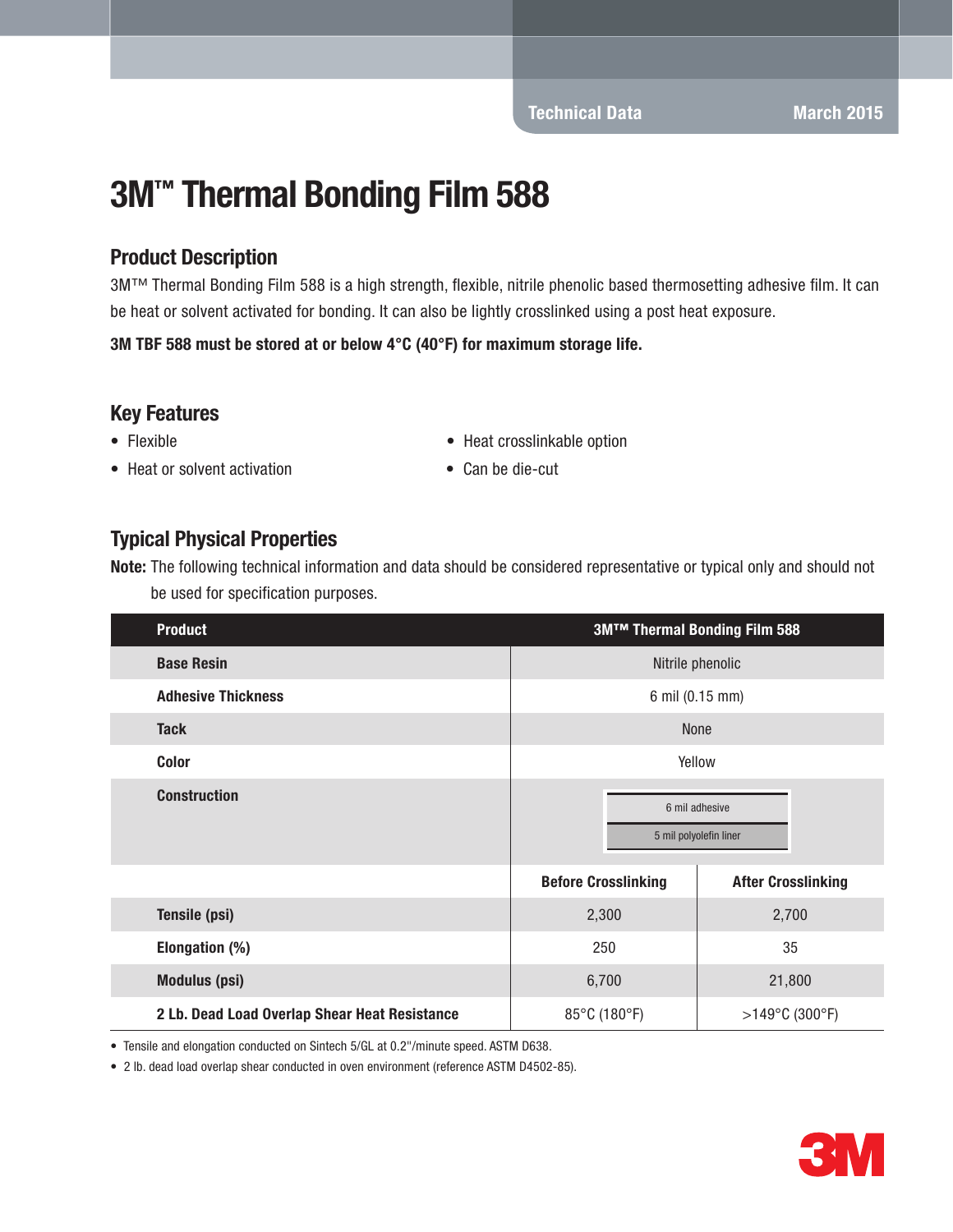## Application Equipment Suggestions

Note: Appropriate application equipment can enhance bonding film performance. We suggest the following equipment for the user's evaluation in light of the user's particular purpose and method of application.

The type of application equipment used to bond 3M™ Thermal Bonding Film 588 will depend on the application involved and on the type of equipment available to the user. Thin films and flexible substrates can be bonded using a heated roll laminator where heat and pressure can be varied to suit the application. Larger, thicker substrates can be bonded using a heated static press or, in some cases, an autoclave. For applications where a shaped adhesive is to be transferred to a flat or three-dimensional part, a hot shoe or thermode method may be appropriate.

It is recommended that whatever method of bonding is chosen by the user, the optimum bonding conditions should be predetermined with substrates specific to user's application.

## Directions For Use – Heat Activation

To make a bond using 3M TBF 588, remove the liner and place the adhesive film between the two substrates. The bond is then made through heat and pressure using a heated press, a hot roll laminator, a hot shoe thermode method or similar equipment.

Alternatively, the adhesive can be first tacked (lightly bonded) to one of the substrates using low heat, the liner can then be removed and second substrate placed to the exposed adhesive surface, and a bond made using heat and pressure.

> Suggested TACKING Conditions 38°C to 49°C (100°F to 120°F) bondline temperature 2-5 seconds dwell time 5-20 psi pressure

For optimum bonding, the heat, pressure and dwell time for using 3M TBF 588 will depend upon the type and thickness of the substrates being bonded together.

A suggested starting point, however, is to use the bonding conditions described below.

Suggested BEGINNING Bonding Conditions 107°C to 149°C (225°F to 300°F) bondline temperature 2-5 seconds dwell time 15-20 psi pressure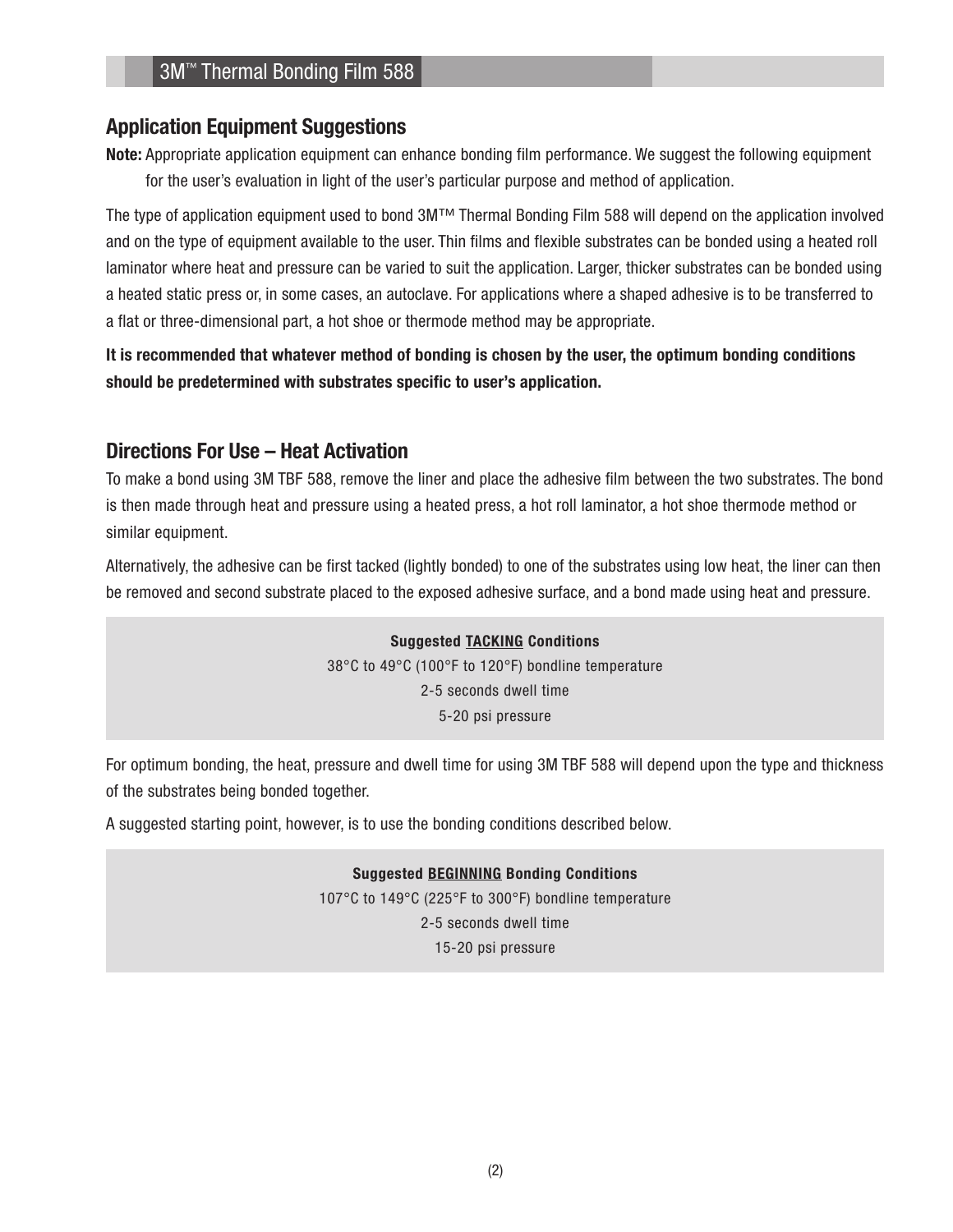#### Directions For Use – Heat Activation (continued)

One approach to establishing the correct/optimum bonding conditions for a user's application is to evaluate a series of bonding temperatures, for example 93, 107, 121, 135 and 149°C (200, 225, 250, 275 and 300°F). Time and pressure will be dictated by the thickness of the substrate and the type of substrate being bonded. Thicker substrates and surfaces that may be more difficult to bond will require longer times, higher pressures and higher temperatures. If voids are experienced in the bondline, they can be minimized by increasing pressure.

Once the bond is made, the bondline should be allowed to cool somewhat before stress is applied to the bond. Generally, cooling the bondline below 66°C (150°F) is adequate to allow the bonded parts to be unfixtured/unclamped and handled.

For reference, the following table shows typical bond strengths for bonds made at various temperatures. Such data can be used to evaluate optimum bondline temperatures. It is important to note that this table is valid only for the specific substrates shown. Varying temperature, pressure, or substrates can affect bond strengths. User should develop a similar table with substrates specific to user's application.

| 90° Peel Strengths of Bonds made at Various Temperatures<br>(2 and 20 sec. Dwell at Bondline Temperature) using 3M™ Thermal Bonding Film 588 |                                             |        |                                            |       |
|----------------------------------------------------------------------------------------------------------------------------------------------|---------------------------------------------|--------|--------------------------------------------|-------|
| <b>Bondline</b><br><b>Temperature</b>                                                                                                        | FR-4 / Aluminum<br><b>20 sec.</b><br>2 sec. |        | <b>CRS / Aluminum</b><br>2 sec.<br>20 sec. |       |
| 24°C (75°F)                                                                                                                                  | 6 piw                                       | 4 piw  | 1 piw                                      | 1 piw |
| 35°C (95°F)                                                                                                                                  | 6 piw                                       | 4 piw  | 1 piw                                      | 1 piw |
| 46°C (115°F)                                                                                                                                 | 6 piw                                       | 5 piw  | 2 piw                                      | 3 piw |
| 57°C (135°F)                                                                                                                                 | 6 piw                                       | 6 piw  | 4 piw                                      | 3 piw |
| 68°C (155°F)                                                                                                                                 | 8 piw                                       | 9 piw  | 4 piw                                      | 4 piw |
| 79°C (175°F)                                                                                                                                 | 12 piw                                      | 12 piw | 4 piw                                      | 5 piw |
| 90°C (195°F)                                                                                                                                 | 14 piw                                      | 18 piw | 6 piw                                      | 5 piw |
| 101°C (215°F)                                                                                                                                | 17 piw                                      | 20 piw | 7 piw                                      | 6 piw |
| 113°C (235°F)                                                                                                                                | 22 piw                                      | 20 piw | 7 piw                                      | 6 piw |
| 124°C (255°F)                                                                                                                                | 24 piw                                      | 20 piw | 8 piw                                      | 7 piw |
| 135°C (275°F)                                                                                                                                | 25 piw                                      | 24 piw | 8 piw                                      | 7 piw |
| 146°C (295°F)                                                                                                                                | 25 piw                                      | 24 piw | 13 piw                                     | 7 piw |
| 157°C (315°F)                                                                                                                                | 26 piw                                      | 24 piw | 13 piw                                     | 7 piw |
| 168°C (335°F)                                                                                                                                | 27 piw                                      | 26 piw | 13 piw                                     | 7 piw |
| 179°C (355°F)                                                                                                                                | 26 piw                                      | 32 piw | 15 piw                                     | 7 piw |

Note: Temperatures shown are bondline temperatures and not heat block or roll settings!

• Peel values given in piw (pounds per inch width). ASTM D1876.

• Peel bonds were 1/2" wide using 4 mil etched aluminum bonded to either FR-4 printed circuit board substrate (alcohol wiped) or cold rolled steel (MEK wiped).\* Bonds made on Sencorp device using 20 lbs. pressure.

\*Note: When using solvents, extinguish all ignition sources and follow the manufacturer's precautions and directions for use.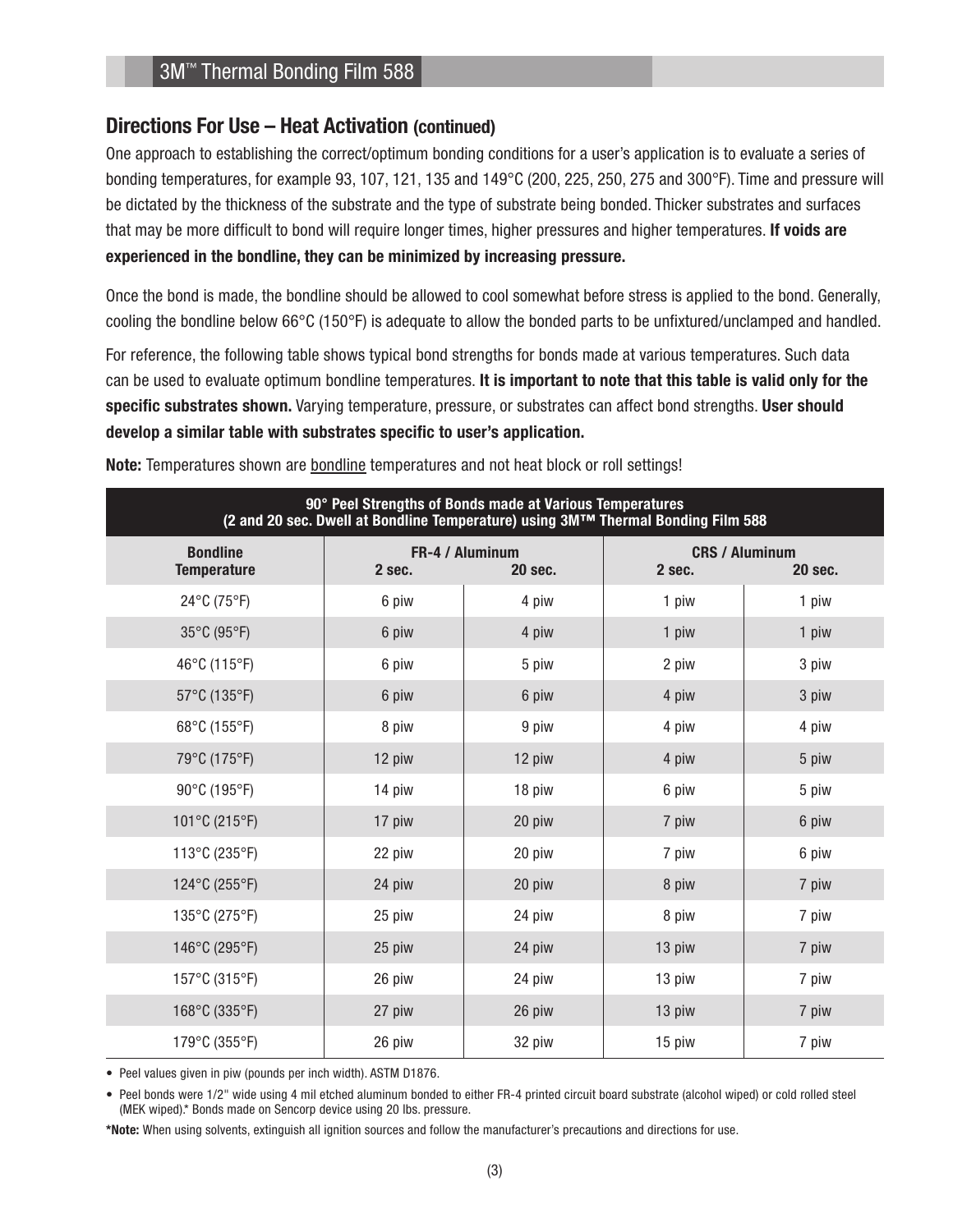## Directions For Use – Solvent Activation

There are advantages and disadvantages with heat and solvent activation. Under normal conditions, heat activation is the suggested method of bonding and will provide the greatest immediate adhesion strength. However, solvents such as MEK, toluene and/or acetone can also be used to activate bonding if user is working with substrates that are heat-sensitive or have irregular surface or shape.\*

The solvent may be applied to the film by brushing, wiping, spraying or dipping. It is important that the solvent be allowed sufficient activating time to solvate the adhesive and bring it to a tacky, pressure sensitive state (typically 10-30 seconds). Adhesive legs should appear during touch-testing before substrate is bonded. Bonding should occur before tackiness disappears. If film is too wet, substrate may slip from bonding position; if too dry, a good bond may not develop.

When a solvent activation method is used, maximum adhesion strength will not be achieved immediately because it will be related to the drying time of solvent from the adhesive. If the bond undergoes natural drying in ambient temperatures, bond build-up may continue for 30 days until maximum adhesion is achieved. If the bond is exposed to constant low heat (~ 66°C/ 150°F) after initial solvent activation, maximum adhesion can often be reached within 24-30 hours.

\*Note: When using solvents, extinguish all ignition sources and follow the manufacturer's precautions and directions for use.

### Directions For Use – Crosslinking

3M™ Thermal Bonding Film 588 may also be slightly crosslinked to enhance adhesion performance. Crosslinking of this film can typically be achieved by heating the bondline at  $177^{\circ}$ C (350°F) for five minutes.

Note: All reported data has not undergone crosslinking unless otherwise stated.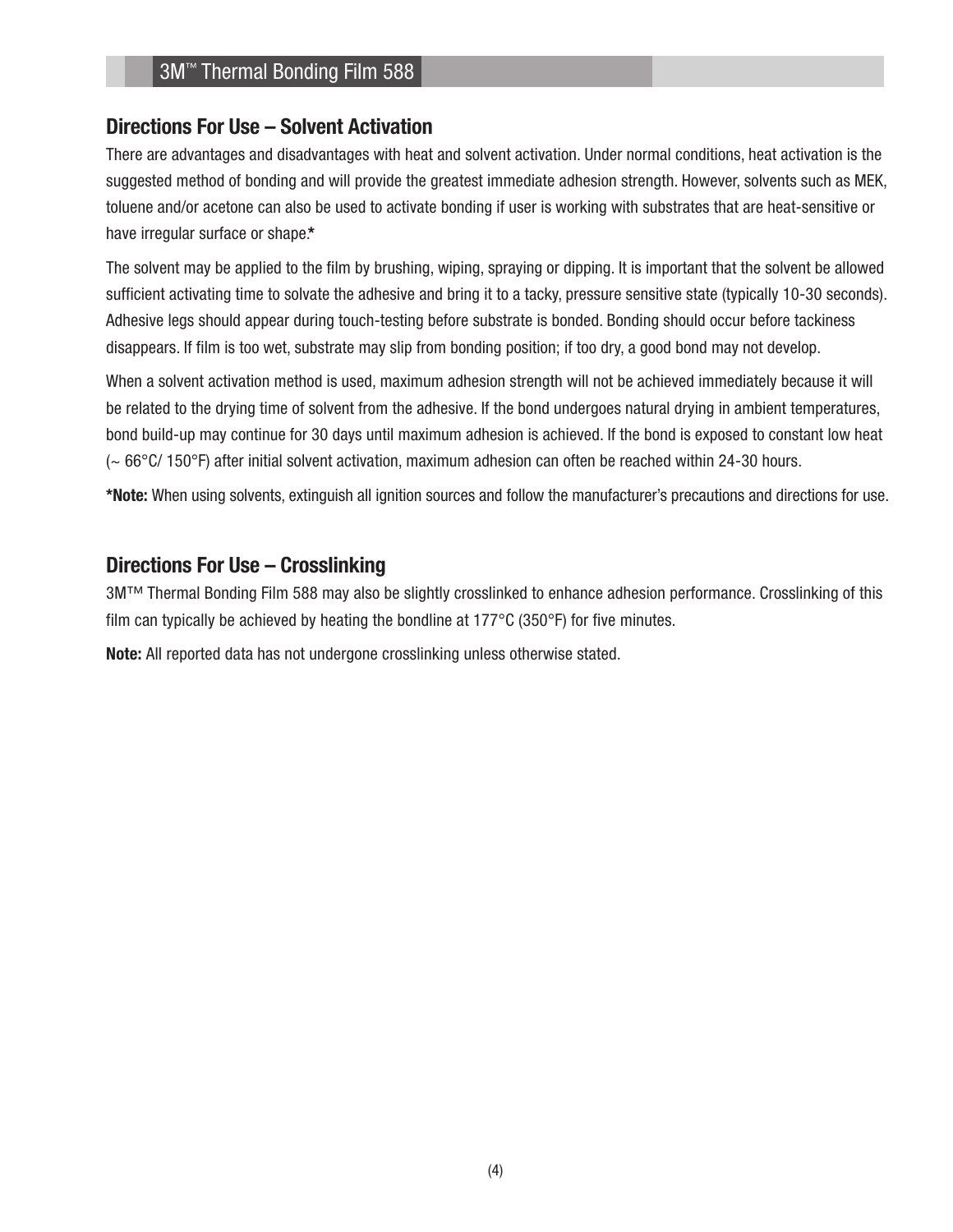## Typical Performance Characteristics

Note: The following technical information and data should be considered representative or typical only and should not be used for specification purposes.

| Adhesion to Various Substrates Using 3M™ Thermal Bonding Film 588<br><b>Test Substrate</b><br><b>Overlap Shear (OLS)</b><br>90° Peel |           |           |  |
|--------------------------------------------------------------------------------------------------------------------------------------|-----------|-----------|--|
| Aluminum (solvent wiped)                                                                                                             | 340 psi   | 6 piw     |  |
| Aluminum (etched)                                                                                                                    | 880 psi   | 20 piw    |  |
| Aluminum (sanded, solvent wiped)                                                                                                     | 720 psi   | 17 piw    |  |
| Aluminum (scour pad abraded, solvent wiped)                                                                                          | 650 psi   | 13 piw    |  |
| FR-4 (printed circuit board substrate)                                                                                               | 920 psi   | 26 piw    |  |
| <b>Phenolic Board</b>                                                                                                                | 670 psi   | 18 piw    |  |
| <b>Cold Rolled Steel</b>                                                                                                             | 450 psi   | 10 piw    |  |
| <b>Stainless Steel</b>                                                                                                               | <b>NT</b> | 7 piw     |  |
| ABS (acrylonitrile-butadiene-styrene)                                                                                                | <b>NT</b> | 20 piw    |  |
| Ultem 1000 (polyetherimide)                                                                                                          | <b>NT</b> | 22 piw    |  |
| Soda Lime Glass                                                                                                                      | <b>NT</b> | 17 piw    |  |
| PVC (polyvinyl chloride)                                                                                                             | <b>NT</b> | 23 piw    |  |
| Acrylic                                                                                                                              | NT        | 12 piw    |  |
| Polypropylene                                                                                                                        | <b>NT</b> | $<$ 1 piw |  |
| HDPE (high density polyethylene)                                                                                                     | <b>NT</b> | $<$ 1 piw |  |
| HIPS (high intensity polystyrene)                                                                                                    | <b>NT</b> | $<$ 1 piw |  |
| EPDM (ethylene-propylene-diene monomer rubber)                                                                                       | <b>NT</b> | 2 piw     |  |
| Neoprene (Shore A60)                                                                                                                 | <b>NT</b> | 3 piw     |  |
| Nitrile (Shore A60)                                                                                                                  | <b>NT</b> | 5 piw     |  |
| SBR (styrene butadiene resin)                                                                                                        | <b>NT</b> | 14 piw    |  |
| DuPont™ Kapton® 200E (polyimide film)                                                                                                | <b>NT</b> | 6 piw     |  |
| PET (polyester film)                                                                                                                 | <b>NT</b> | 3 piw     |  |
| PEN (polyethylene naphthalate film)                                                                                                  | <b>NT</b> | 4 piw     |  |
| Denim Fabric                                                                                                                         | <b>NT</b> | 14 piw    |  |

• "NT" represents "Not Tested".

• OLS values given in psi (pounds per square inch). ASTM D1002. Peel values given in piw (pounds per inch width). ASTM D1876.

• OLS bonds were 1" x 1" using 20 mil etched aluminum bonded to each test substrate. Sintech 5/GL shear rate was 0.2"/minute.

• Peel bonds were 1/2" wide using 4 mil etched aluminum bonded to each test substrate. Sintech 5/GL peel rate was 2"/minute.

• Solvent wiped (MEK or alcohol)\*; 3M™ Scotch-Brite™ Scour Pad (green) abraded; sanded (500 grit sandpaper).

• Samples were bonded on Sencorp device for 5 seconds dwell (+10 seconds ramp time) at 157°C (315°F), 20 pounds pressure. \*Note: When using solvents, extinguish all ignition sources and follow the manufacturer's precautions and directions for use.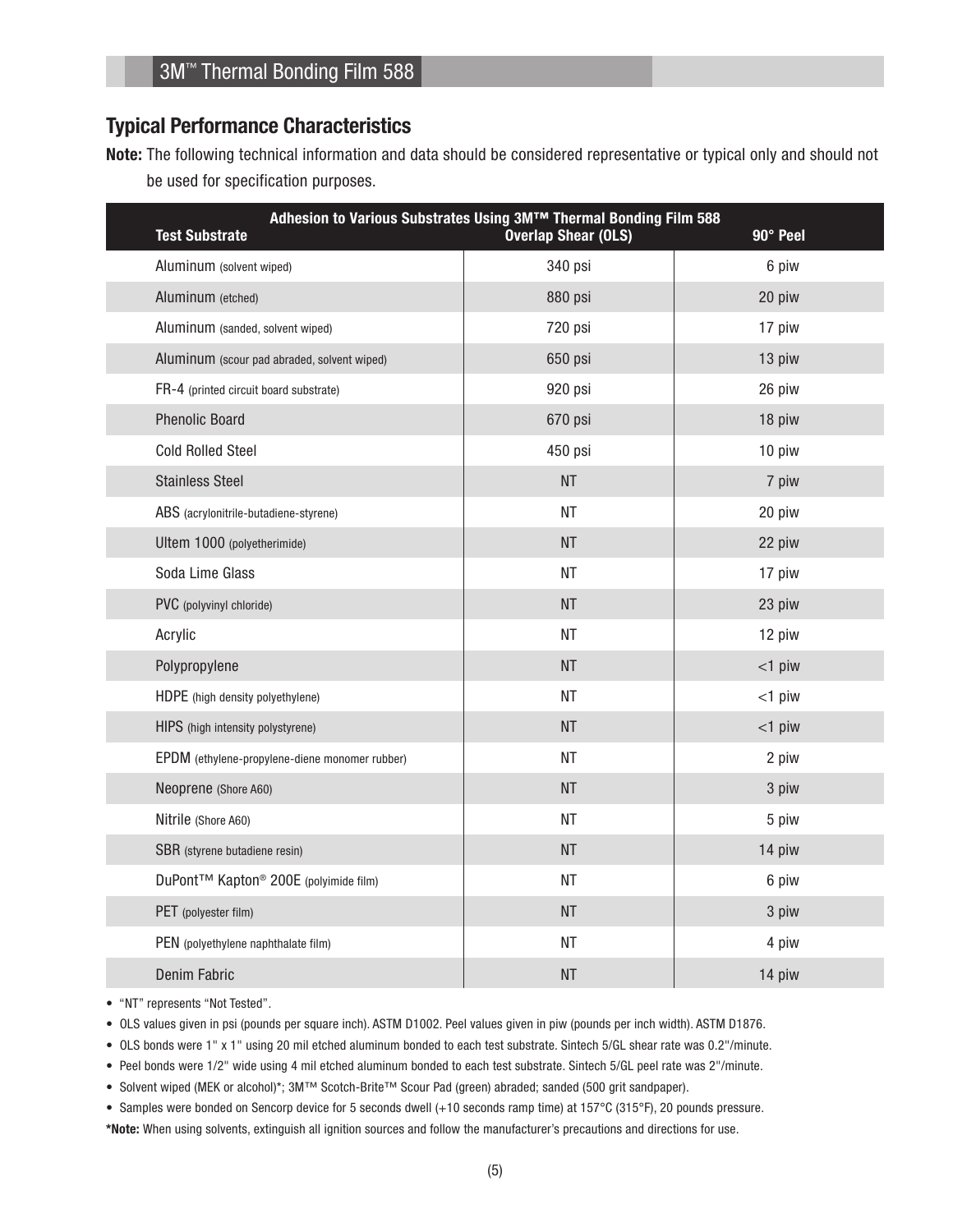## Typical Performance Characteristics (continued)

Note: The following technical information and data should be considered representative or typical only and should not be used for specification purposes.

| Adhesion Strength after Environmental Aging using 3M™ Thermal Bonding Film 588<br><b>Overlap Shear</b><br>$90^\circ$ Peel |                    |                 |  |  |
|---------------------------------------------------------------------------------------------------------------------------|--------------------|-----------------|--|--|
| <b>Aging Pameters</b>                                                                                                     | <b>FR-4 / FR-4</b> | FR-4 / Aluminum |  |  |
| 30 days at room temperature (control)                                                                                     | 1280 psi           | 24 piw          |  |  |
| 30 days at $71^{\circ}$ C (160 $^{\circ}$ F) oven                                                                         | $1200$ psi         | 37 piw          |  |  |
| 30 days at 49°C (120°F) oven/100% RH                                                                                      | $1100$ psi         | 26 piw          |  |  |
| 30 days immersion in distilled water                                                                                      | 1200 psi           | 24 piw          |  |  |

• OLS values given in psi (pounds per square inch). ASTM D1002. Peel values given in piw (pounds per inch width). ASTM D1876.

• OLS bonds were 1" x 1" using FR-4 printed circuit board substrate bonded to FR-4 (alcohol wiped).\* Sintech 5/GL shear rate was 0.2"/minute.

• OLS samples were oven bonded at 157°C (315°F) for 30 minutes. Sample was clamped between 63 mil aluminum using two #50 binder clips during bonding process.

• Peel bonds were 1/2" wide using 4 mil etched aluminum bonded to FR-4 (alcohol wiped). Sintech 5/GL peel rate was 2"/minute.

• Peel samples were bonded on Sencorp device for 5 seconds dwell (+10 seconds ramp time) at 157°C (315°F), 15 pounds pressure.

\*Note: When using solvents, extinguish all ignition sources and follow the manufacturer's precautions and directions for use.

| Adhesion Strength TESTED at Various Temperatures using 3M™ Thermal Bonding Film 588 |                                                                                                                           |                                    |                             |                                   |
|-------------------------------------------------------------------------------------|---------------------------------------------------------------------------------------------------------------------------|------------------------------------|-----------------------------|-----------------------------------|
| <b>Test Temperature</b>                                                             | <b>OVERLAP SHEAR</b><br><b>FR-4 / Aluminum</b><br><b>CRS / Aluminum</b><br>No X-link<br>X-linked<br>X-linked<br>No X-link |                                    |                             |                                   |
| $-55^{\circ}$ C (-67°F)<br>24°C (75°F)<br>121°C (250°F)                             | 420 psi<br>1040 psi<br>40 psi                                                                                             | $1100$ psi<br>890 psi<br>$135$ psi | 60 psi<br>480 psi<br>8 psi  | $1020$ psi<br>800 psi<br>90 psi   |
| <b>Test Temperature</b>                                                             | <b>FR-4 / Aluminum</b><br>No X-link                                                                                       | <b>90 DEGREE PEEL</b><br>X-linked  | No X-link                   | <b>CRS / Aluminum</b><br>X-linked |
| $-55^{\circ}$ C (-67°F)<br>24°C (75°F)<br>121°C (250°F)                             | 3 psi<br>24 psi<br>2 psi                                                                                                  | 14 psi<br>21 psi<br>5 psi          | $<$ 1 psi<br>5 psi<br>2 psi | 6 psi<br>8 psi<br>4 psi           |

• OLS values given in psi (pounds per square inch). ASTM D1002. Peel values given in piw (pounds per inch width). ASTM D1876.

• OLS bonds were 1" x 1" using either FR-4 printed circuit board (alcohol wiped) or cold rolled steel (MEK wiped)\* bonded to 20 mil etched aluminum. Sintech 5/GL shear rate was 0.2"/minute.

• Peel bonds were 1/2" wide using either FR-4 printed circuit board (alcohol wiped) or cold rolled steel (MEK wiped) bonded to 4 mil etched aluminum. Sintech 5/GL peel rate was 2"/minute.

• Samples not crosslinked ("no x-link") were bonded on Sencorp device for 5 seconds dwell (+10-15 seconds ramp time) at 149°C (300°F), 20 pounds pressure.

• Crosslinked ("x-linked") samples underwent Sencorp bond previously stated, plus oven bond at 177°C (350°F) (8 minutes ramp time and 5 minutes dwell at temperature). Sample was clamped between 63 mil aluminum using two #50 binder clips during bonding process.

\*Note: When using solvents, extinguish all ignition sources and follow the manufacturer's precautions and directions for use.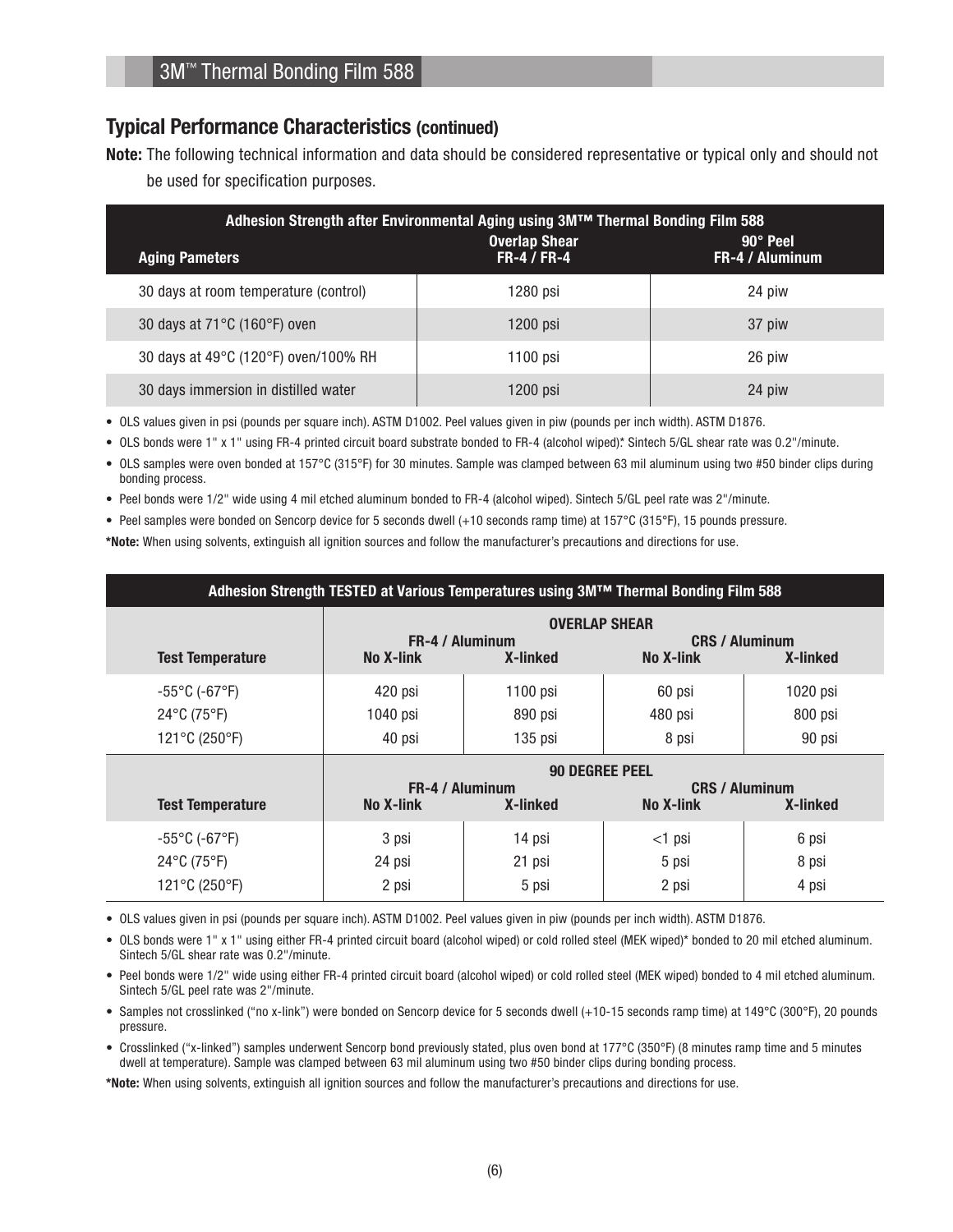# Electrical Data

| <b>Test</b>                               | <b>Method</b> | <b>Before X-Link</b>  | <b>After X-Link</b>   |
|-------------------------------------------|---------------|-----------------------|-----------------------|
| Dielectric Constant @ 1kHz                | ASTM D-150    | 4.1                   | 6.4                   |
| Dissipation Factor @ 1 kHz                | ASTM D-150    | .097                  | .026                  |
| Dielectric Breakdown Strength (volts/mil) | ASTM D-149    | 1200 (on 5.5 mil)     | 1260 (on 5 mil)       |
| Surface Resistivity (ohms/sq.)            | ASTM D-257    | $3.20 \times 10^{10}$ | $8.20 \times 10^{11}$ |
| Volume Resistivity (ohms-cm.)             | ASTM D-257    | $3.79 \times 10^{10}$ | $8.32 \times 10^{11}$ |

# Thermal Data

| <b>Test</b>                                                                      | <b>Method</b>                                                                                                              | <b>Before X-Link</b>                             |                                             | <b>After X-Link</b>                                   |
|----------------------------------------------------------------------------------|----------------------------------------------------------------------------------------------------------------------------|--------------------------------------------------|---------------------------------------------|-------------------------------------------------------|
| Weight Loss by TGA<br>(Thermogravimetric analysis)                               | Perkin-Elmer Series 7<br>RT to 600°C, 10°C/min.<br>in air                                                                  | $1\%$ wt. loss<br>5% wt. loss<br>$10\%$ wt. loss | 117°C<br>$198^{\circ}$ C<br>$364^{\circ}$ C | $217^{\circ}$ C<br>$381^{\circ}$ C<br>$412^{\circ}$ C |
| <b>Coefficient of Thermal</b><br>Expansion by TMA<br>(Thermomechanical analysis) | Perkin-Elmer Series 7<br>$-40^{\circ}$ C to 125 $^{\circ}$ C @ 10 $^{\circ}$ C/min.<br>(2 heat cycles, 2nd cycle reported) | Below Tg CTE/°C<br>Above Tg CTE/°C               | 192 x 10 $-6$<br>$512 \times 10^{-6}$       | $271 \times 10^{-6}$                                  |
| Tg (extrapolated onset)                                                          | Perkin-Elmer Series 7<br>-40 $\degree$ C to 125 $\degree$ C @ 10 $\degree$ C/min.                                          | $8^{\circ}$ C                                    |                                             | $23^{\circ}$ C                                        |

## Storage

Store product at or below 4°C (40°F) for maximum storage life. Higher temperatures reduce normal storage life.

# Shelf Life

Shelf life is 6 months from date of shipment at 23°C (75°F) and 18 months from date of shipment at 4°C (40°F).

# Important Note

Please consult Federal, State, and Local Regulations. State Volatile Organic Compound (VOC) regulations may prohibit the use of certain alcohol solutions or solvents. You should check with your state environmental authorities to determine whether use of a solution or solvent is restricted or prohibited.